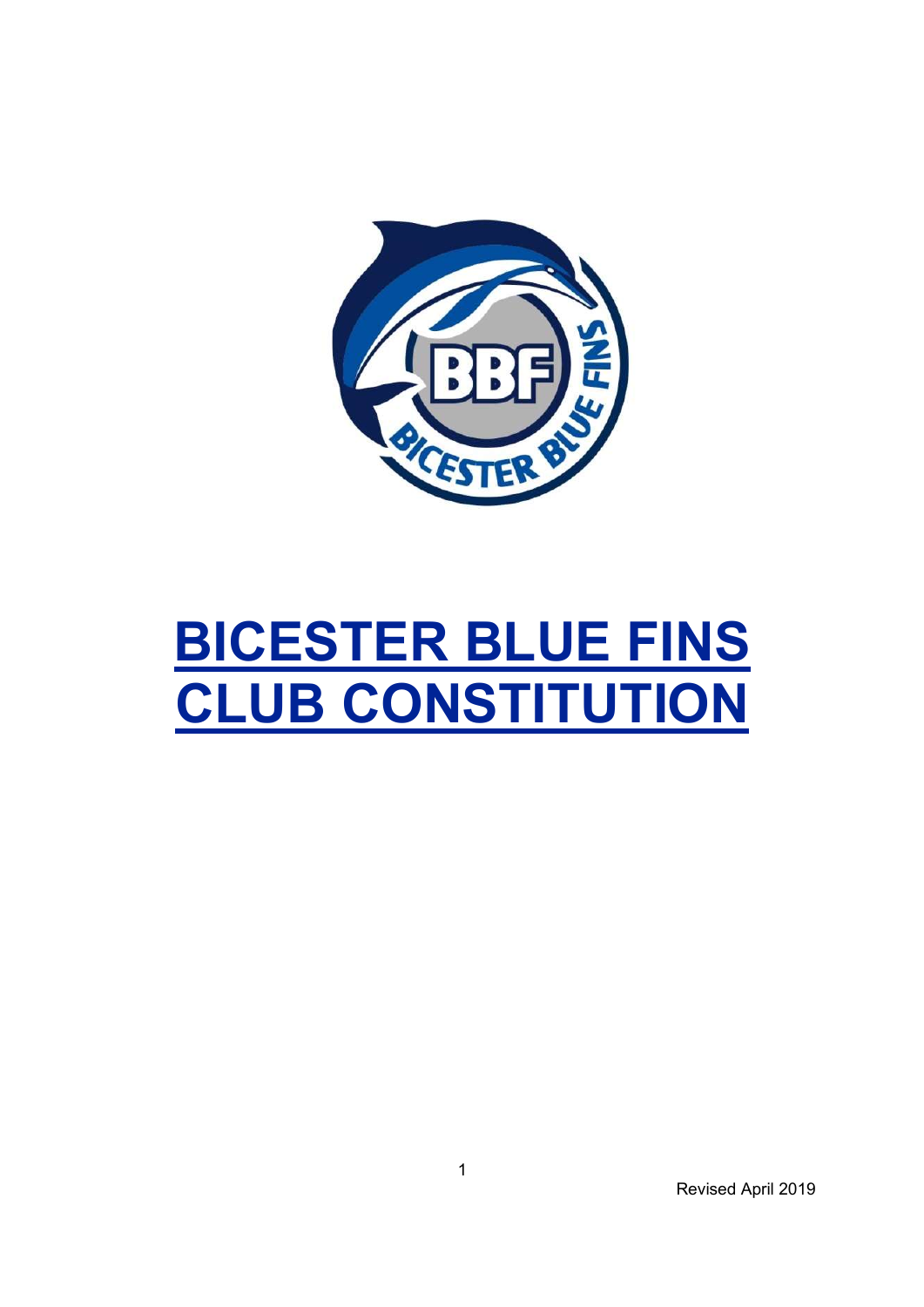# RULES of Bicester Blue Fins Swimming Club ("the Club") as at November 2018

## 1. Name

1.1 The name of the Club shall be Bicester Blue Fins.

# 2. Objects

2.1 The objects of the Club shall be the teaching, development and practice of swimming for its members and shall, where appropriate, be to compete. In the furtherance of these objects:

2.1.1 The Club is committed to treat everyone equally within the context of its activity. This shall be, for example, regardless of sex, ethnic origin, religion, disability or political persuasion, on any grounds.

2.1.2 The Club shall implement the Swim England Equal Opportunities policy.

2.2 The Club shall be affiliated to Swim England South East Region and shall adopt and conform to the rules of this Association, and to such other bodies as the Club may determine from time to time.

2.3 The business and affairs of the Club shall always be conducted in accordance with the Laws and Technical Rules of the Swim England ("Swim England Laws") and in particular:

2.3.1 all competing members shall be eligible competitors as defined in Swim England Laws; and

2.3.2 the Club shall in accordance with Swim England Laws adopt the Swim England Child Safeguarding Procedures (Wavepower);; and shall recognise that the welfare of children is everyone's responsibility and that all children and young people have a right to have fun, be safe and be protected from harm.

2.3.3 members of the Club shall in accordance with Swim England Laws comply with the Swim England Child Safeguarding Procedures (wavepower)

2.4 By virtue of the affiliation of the Club to Swim England South East Region, the Club and all members of the Club acknowledge that they are subject to the laws, rules and constitutions of:

2.4.1 Swim England South East Region and

2.4.2 the Swim England (to include the Swim England / IOS Code of Ethics); and

2.4.3 British Swimming (in particular its Doping Control Rules and Protocols and Disciplinary Code); and

2.4.4 FINA, the world governing body for the sport of swimming in all its disciplines (together "the Governing Body Rules").

2.5 In the event that there shall be any conflict between any rule or by-law of the Club and any of the Governing Body Rules then the relevant Governing Body Rule shall prevail.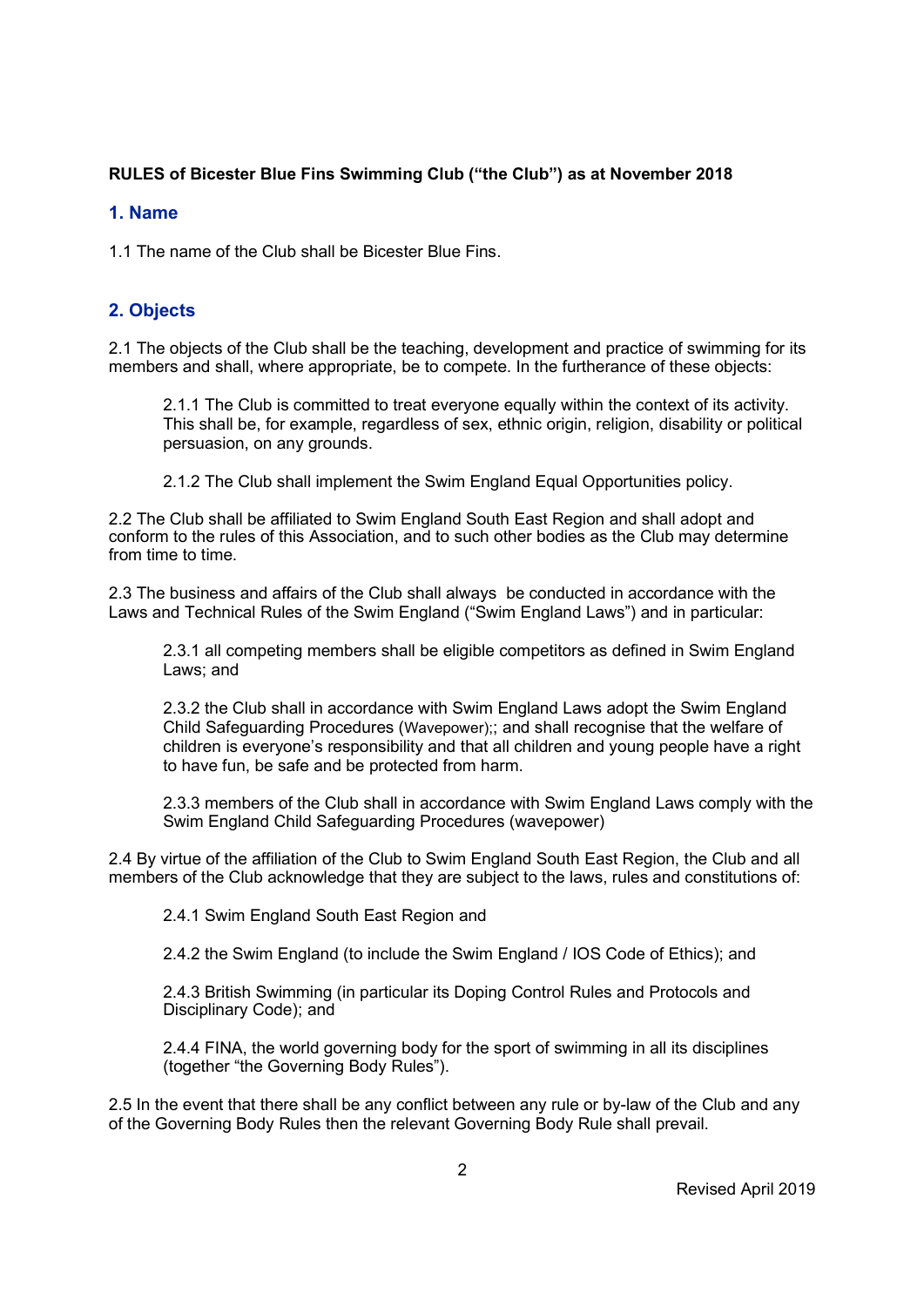#### 3. Membership

3.1 The total membership of the Club shall not normally be limited. If, however, the Committee considers that there is a good reason to impose any limit from time to time then the Committee shall put forward appropriate proposals for consideration at a General Meeting of the Club. The members shall have the right to impose (and remove) from time to time any limits on total membership (or any category of membership) of the Club.

3.2 All persons who assist in any way with the Club's activities shall become members of the Club and hence of Swim England and the relevant Swim England membership fee shall be paid. Assisting with the Club's activities shall include, but not be restricted to, administrators, associate members, voluntary instructors, teachers and coaches, Committee members, helpers, Honorary members, life members, Officers, patrons, Presidents, technical and non-technical officials, temporary members, Vice Presidents and verifiers or tutors of Swim England's educational certificates.

3.3 Paid instructors, teachers and coaches who are not members of the Club must be members of a body which accepts that its members are bound by Swim England's Code of Ethics, Swim England Regulations relating to Wavepower those parts of the Judicial Regulations and procedures necessary for their implementation and whilst engaged in activities under the jurisdiction of Swim England shall be subject to all the constraints and privileges of the Judicial Regulations.

3.4 Any person who wishes to become a member of the Club must submit a signed application to the Secretary (and in the case of a junior swimmer the application must be signed by the swimmer's parent or guardian). Election to membership shall be determined by the Membership Officer but other person(s) authorised by the Committee may make recommendation as to the applicant's acceptability.

The Membership Officer shall be required to give reasons for the refusal of any application for membership. Any person refused membership may seek a review of this decision before a Review Panel appointed by the Committee ("Review Panel") comprised of not less than three members (who may or may not be members of the Committee). The Review Panel shall wherever practicable include one independent member nominated by Swim England South East Region. The person refused membership shall be entitled to make representations to the Review Panel. The procedures for review shall be at the discretion of the Review Panel whose decision shall be final and binding.

3.5 The Club shall not refuse an application for membership on discriminatory grounds, whether in relation to ethnic origin, sex, religion, disability, political persuasion or sexual orientation.

3.6 The Club may refuse membership only for good and sufficient cause, such as conduct or character likely to bring the Club or the sport into disrepute, or, in the case of a swimmer, being unable to achieve the entry standards as laid down and provided by the Club to the applicant for membership.

## 4. Subscription and Other Fees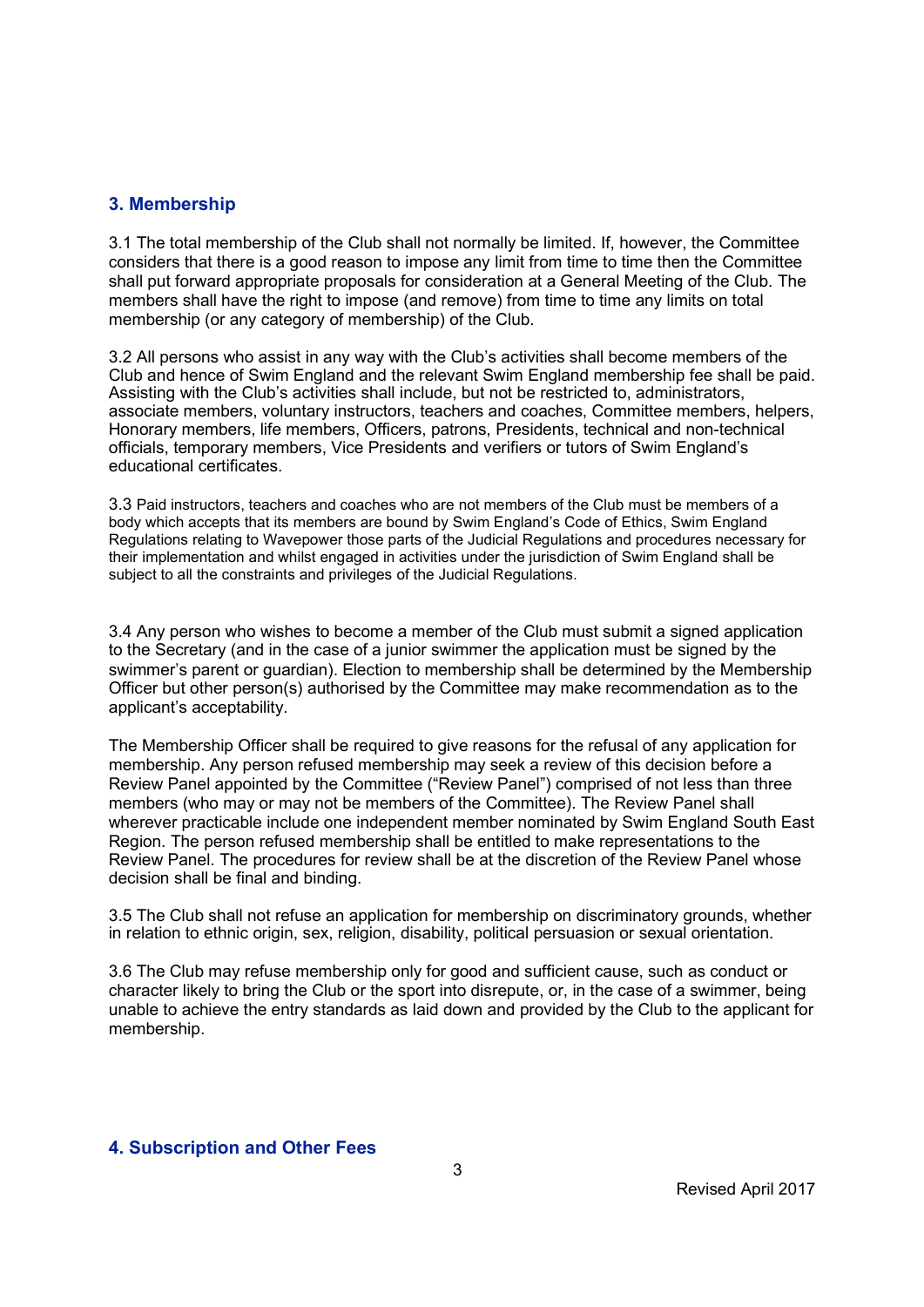1 The annual members' subscription and coaching and squad fees (as applicable) shall be determined from time to time by the Committee and the Committee shall in so doing make special provision for different classes of membership as it shall determine.

4.2 The annual subscription and entrance fee (if any) shall be due on joining the Club and thereafter on the 1st day of January each year.

4.3 Any member whose subscription is unpaid by the date falling 30 days after the due date for payment may be suspended by the Committee from some or all Club activities from a date to be determined by the Committee and until such payment is made.

4.4 The Committee shall, from time to time, have the power to determine the annual membership subscription and other fees. This shall include the power to make such increase in the subscription as shall, where the Club pays the individual Swim England Membership Fees to Swim England on behalf of members, be consequential upon an increase in individual Swim England membership fees. Any increase in subscriptions shall be advised to the members in writing with the reasons for any increase to be reported to the members at the next Annual General Meeting.

4.5 The Executive Officers (or the Committee) shall have the power in special circumstances to remit the whole or part of the fees, including the Swim England membership fees, to address issues of social inclusion.

#### 5. Resignation

5.1 A member wishing to resign membership of the Club must give the Membership Secretary written notice of his/her resignation. A member's resignation shall only take effect when this (Rule 5.1) has been complied with.

5.2 The member who resigns from the Club in accordance with Rule 5.1 above shall not be entitled to have any part of the annual membership fee or any other fees returned.

5.3 Notwithstanding the provisions of Rule 5.1 above a member whose subscription is more than two months in arrear shall be deemed to have resigned. Where the membership of a member shall be terminated in this way, he/she shall be informed in writing that he/she is no longer a member by notice handed to him/her or sent by post to his/her last known address.

5.4 The Swim England Membership Department shall be informed should a member resign when still owing money or goods to the Club.

## 6. Expulsion and Other Disciplinary Action

6.1 The Committee shall have power to expel a member when, in its opinion, it would not be in the interests of the Club for the individual to remain a member. The Club in exercising this power shall comply with the provisions of Rules 6.3 and 6.4 below.

6.2 Upon expulsion the former member shall not be entitled to have any part of the annual membership fee to be refunded and must return any Club or external body's trophy or trophies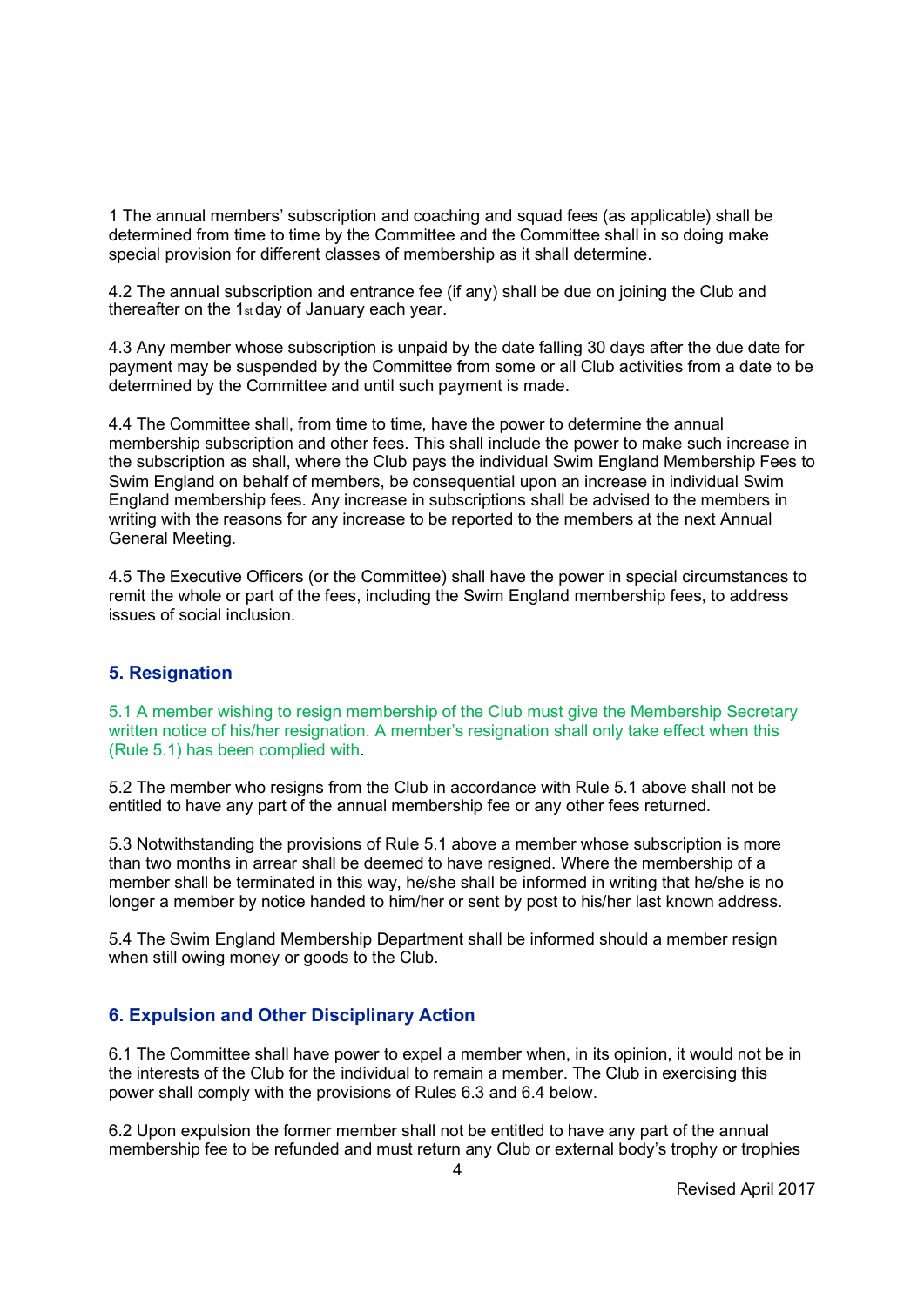held forthwith. Clubs in exercising this power are required to comply with the provision of Rules 6.3 and 6.4 below.

6.3 The Club shall comply with the relevant Judicial Regulations for handling Internal Club Disputes Procedures ("the Procedures") as the same may be revised from time to time. (A copy of the Procedures may be obtained from the Swim England website, Swim England Handbook or from the Office of Judicial Administration)

6.4 A member may not be expelled or (subject to Rule 6.5 below) be made the subject of any other penalty unless the panel hearing the complaint shall by a two-thirds majority vote in favour of the expulsion of (or other penalty imposed upon) the member.

6.5 The Officers of the Club (or any person to whom the Committee shall delegate this power) may temporarily suspend or exclude a member from training sessions and/or wider club activities, when in their opinion, such action is in the interests of the Club. Where such action is taken the incident or matter will thereafter be dealt with in accordance with the appropriate Judicial Rules.

## 7. Committee

7.1 The Committee shall consist of the Chairman, Secretary, Treasurer (together "the Executive Officers of the Club") and up to fifteen elected members all of whom must be members of the Club. All Committee members must be not less than 18 years of age though the Committee may allow younger member(s) to attend their meetings without power to vote.

7.2 The Committee shall appoint a member of the Club as Welfare Officer who must be not less than 18 years of age, who should have an appropriate background and who is required to undertake appropriate training in accordance with Wavepower. The Welfare Officer will have a right to attend Committee meetings without a power to vote. The Welfare Officer shall not be related to any of the club coaches or teachers or to any other committee member.

7.3 The Executive Officers and Committee members shall be proposed seconded and elected at the Annual General Meeting each year and shall remain in office until their successors are elected at the next Annual General Meeting and will take office when the Chairman has closed the meeting. Any vacancy occurring by resignation or otherwise may be filled by the Committee. Retiring Executive Officers and members of the Committee shall be eligible for re-election.

7.4 Committee meetings shall be held not less than once every eight weeks (save where the Committee itself shall by a simple majority resolve not to meet), and the quorum of that meeting shall be such number as a simple majority of existing voting committee members (to include not less than one Executive Officer). The Chairman and the Secretary shall have discretion to call further meetings of the Committee if they consider it to be in the interests of the Club. The Secretary shall give all the members of the Committee not less than two days written notice of a meeting. Decisions of the Committee shall be made by a simple majority (and in the event of equality of votes the Chairman (or the acting Chairman of that meeting) shall have a casting or additional vote.) The Secretary, or in his/her absence a member of the Committee, shall take minutes.

7.5 In the event that a quorum is not present within 30 minutes of the published start time, a meeting shall stand adjourned to the time and date falling seven days after the date of the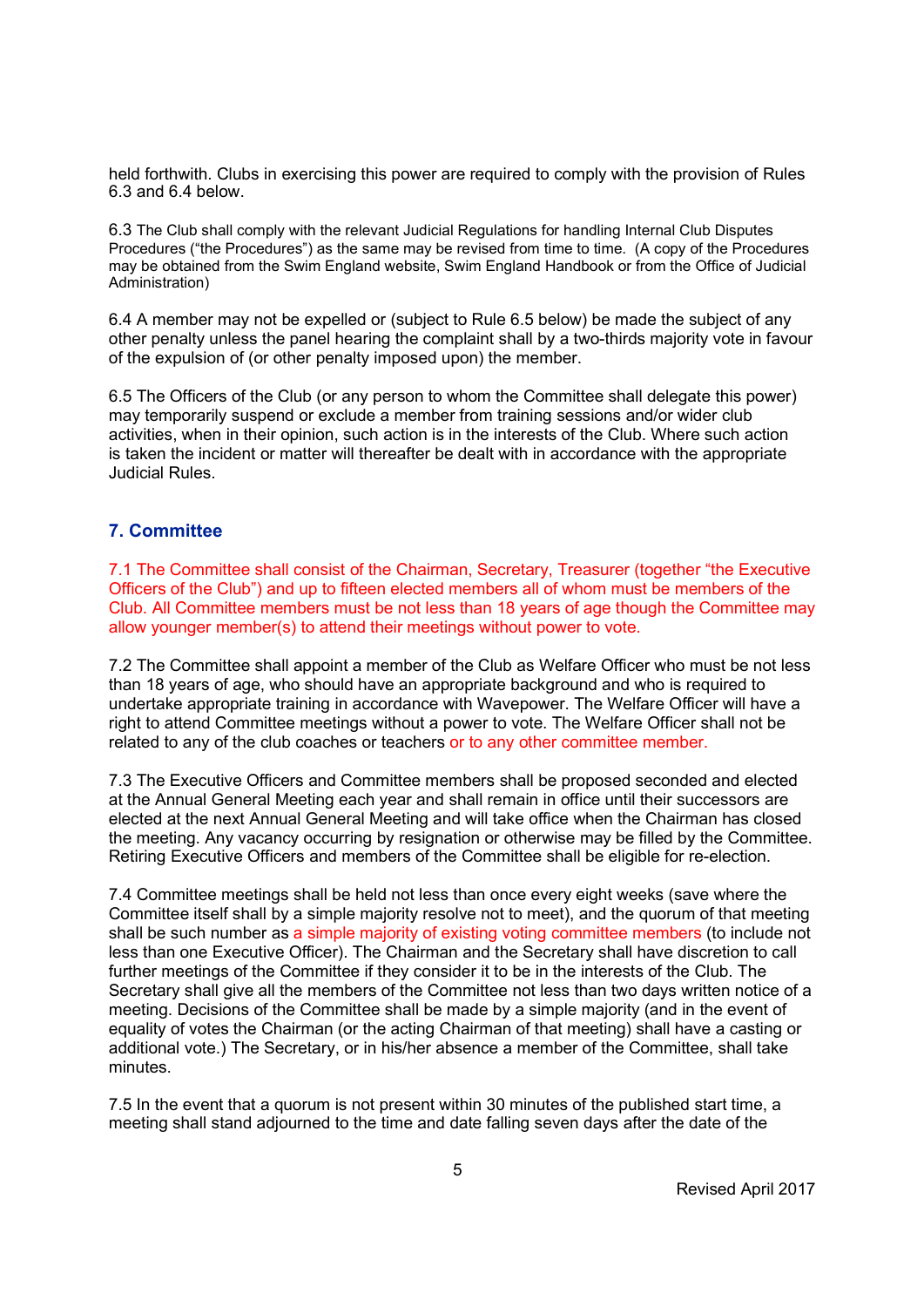meeting, or such other date and time as may be determined by the Chairman. If a quorum is not present at the adjourned meeting then those Committee members attending may act for the purpose of calling a Special General Meeting of the members, to which the provisions as to minimum notice contained in Rule 11.1 shall not apply.

7.6 In addition to the members so elected the Committee may co-opt up to two further members of the Club who shall serve until the next Annual General Meeting. Co-opted members shall not be entitled to vote at the meetings of the Committee and shall not be counted in establishing whether a quorum is present.

7.7 The Committee may from time to time appoint from among their number such subcommittees as they may consider necessary (and to remove (in whole or in part) or vary the terms of reference of such sub-committees) and may delegate to them such of the powers and duties of the Committee as the Committee may determine. All sub-committees shall periodically report their proceedings to the Committee and shall conduct their business in accordance with the directions of the Committee.

7.8 The Committee shall be responsible for the management of the Club and shall have the sole right of appointing and determining the terms and conditions of service of employees of the Club. The Committee shall have power to enter into contracts for the purposes of the Club on behalf of all the members of the Club. The Committee shall be responsible for ensuring that the Accounts of the Club for each financial year be examined by an independent examiner to be appointed by the members in General Meeting.

7.9 The members of the Committee shall be entitled to an indemnity out of the assets of the Club for all expenses and other liabilities properly incurred by them in the management of the affairs of the Club.

7.10 The Committee shall maintain an Accident Book in which all accidents to Club members at swimming related activities shall be recorded. Details of such accidents shall be reported to the insurers in accordance with the Accident/Incident Notification guidelines. The Club shall make an annual return to the Swim England Membership Department indicating whether an entry has been made in the prescribed online form.

7.11 The Committee shall have power to make regulations, create by-laws (see Rule 13.1) and to settle disputed points not otherwise provided for in this Constitution.

## 8. Ceremonial Positions and Honorary Members/Life Members

8.1 The Annual General Meeting of the Club, if it thinks fit may elect a President and Vice-Presidents. A President or Vice-President need not be a member of the Club on election shall, ex officio, be an honorary member of the Club and must be included in the Club's Annual Return of Members to Swim England.

8.2 The Committee may elect any person as an honorary member of the Club for such period as it thinks fit, or as a Life Member, and they shall be entitled to all the privileges of membership except that they shall not be entitled to vote at meetings and serve as Officers or on the Committee unless any such person shall have retained in addition their ordinary membership of the Club. Such honorary members and Life Members must be included in the Club's annual return as to membership.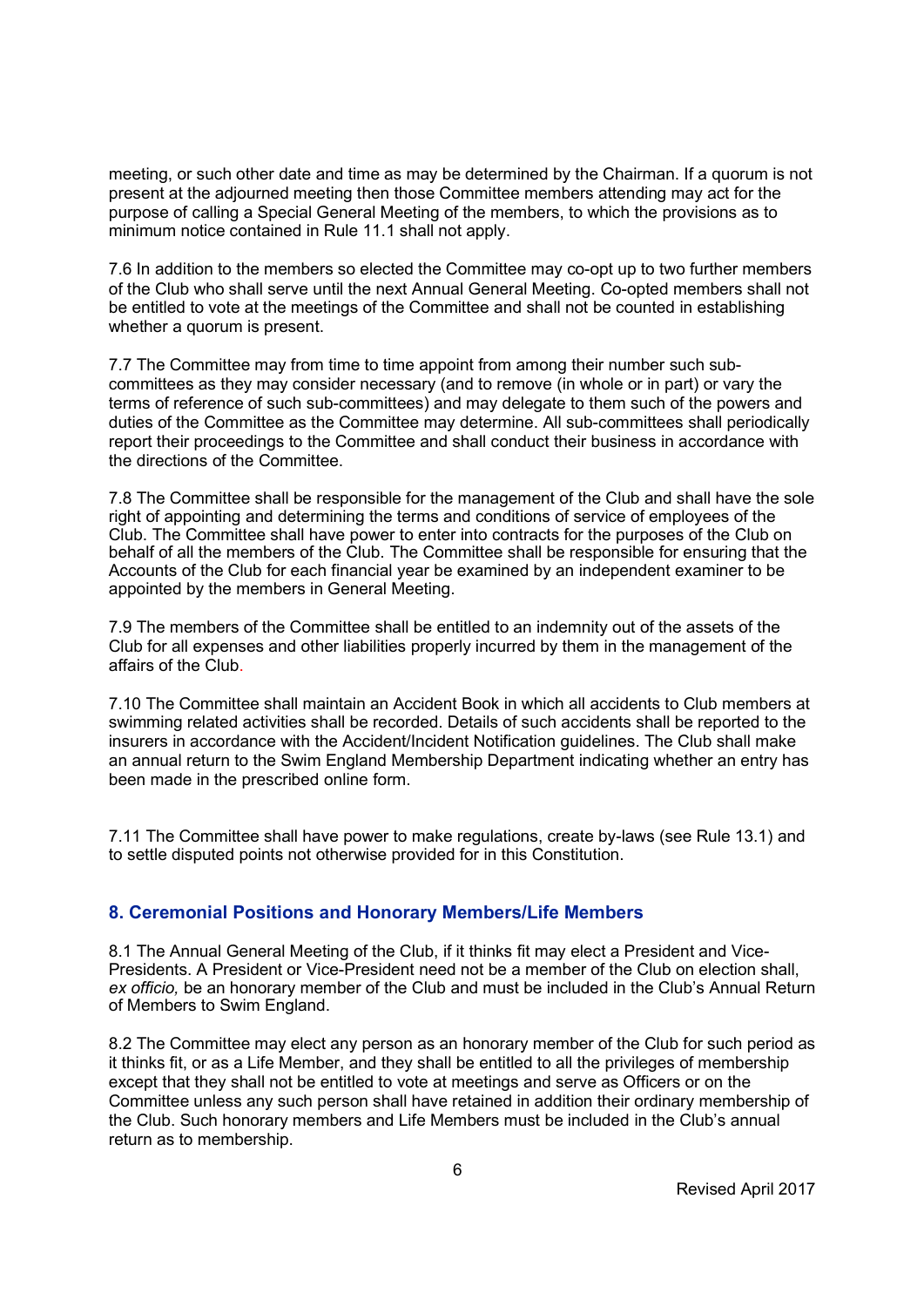## 9. Annual General Meeting

9.1 The Annual General Meeting of the Club shall be held each year on a date in May or June. The date, time and venue for the Annual General Meeting shall be fixed by the Committee.

9.2 The purpose of the Annual General Meeting is to transact the following business:

9.2.1 to receive the Chairman's report of the activities of the Club during the previous year;

9.2.2 to receive and consider the accounts of the Club for the previous year and the report on the accounts of the independent examiner and the Treasurer's report as to the financial position of the Club;

9.2.3 to remove and elect the independent examiner (who must not be a member of the Committee or a member of the family of a member of the Committee) or confirm that he/she remain in office;

9.2.4 to elect the Executive Officers and other members of the Committee;

9.2.5 to decide on any resolution which may be duly submitted in accordance with Rule 9.3.

9.3 Nominations for election of members to any office or for membership of the Committee shall be made in writing by the proposer and seconder to the Secretary not later than two weeks prior to the AGM. The nominee shall be required to indicate in writing on the nomination form his/her willingness to stand for election. Notice of any resolution proposed to be moved at the Annual General Meeting shall be given in writing to the Secretary not later than two weeks prior to the AGM

## 10. Special General Meeting

10.1 A Special General Meeting may be called at any time by the Committee. A Special General Meeting shall be called by the Club within 28 days of receipt by the Secretary of a requisition in writing signed by not less than seven members entitled to attend and vote at a General Meeting or, if greater, such number as represents one-tenth in number of such members, stating the purposes for which the meeting is required and the resolutions proposed.

## 11. Procedure at the Annual and Special General Meetings

11.1 The Secretary shall personally be responsible for the handing out or sending to each member at his/her last known address a written agenda giving notice of the date, time and place of the General Meeting together with the resolutions to be proposed thereat at least fourteen days before the meeting and in the case of the Annual General Meeting a list of the nominees for the Committee posts and a copy of the examined accounts. The Secretary may, alternatively, with the agreement of member(s) concerned distribute these materials by e-mail or similar form of communication. The Notice of Meeting shall in addition wherever possible be displayed on the Club Notice Board where one exists.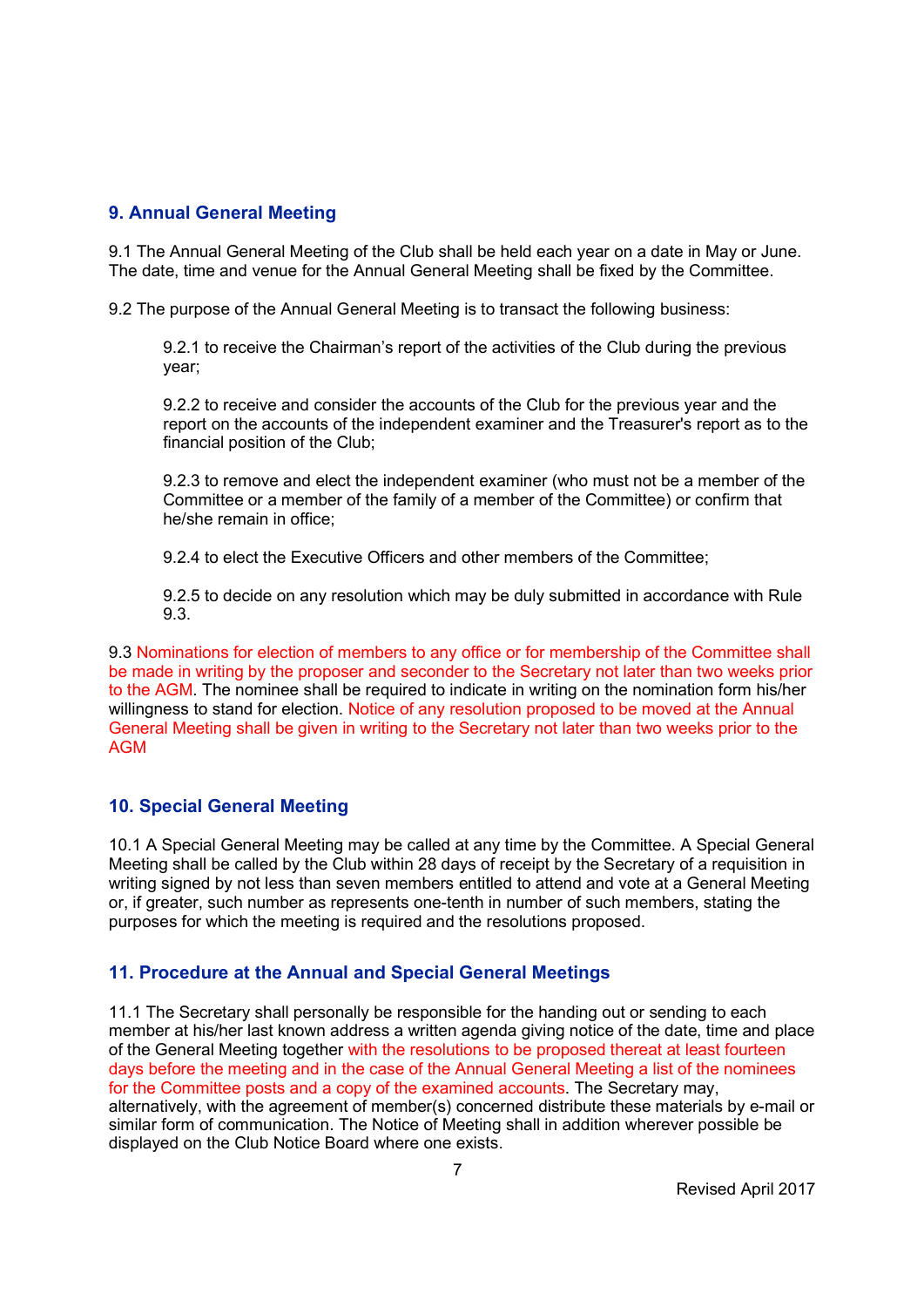11.2 The quorum for the Annual and Special General Meetings shall be seven members entitled to attend and vote at the Meeting or, if greater, such number as represents one-tenth in number of such members.

11.3 The Chairman, or in the Chairman's absence a member appointed by the Committee, shall take the chair. Each member present shall have one vote and resolutions shall be passed by a simple majority. For the procedures for submitting resolutions to be considered at a General Meeting member are referred to Rule 9.3. In the event of an equality of votes the Chairman shall have a casting or additional vote.

Only paid up members who have reached their  $16<sub>th</sub>$  birthday shall be entitled to be heard and to vote on all matters. (Members who have not reached their 16th birthday shall be entitled to be heard and vote only on those matters determined by the Chairman as matters concerning juniors, such as the election of club captains.)

11.4 The Secretary, or in his/her absence a member of the Committee, shall take minutes at the Annual and Special General Meetings.

11.5 The Chairman shall at all General Meetings have unlimited authority upon every question of order and shall be, for the purpose of such meeting, the sole interpreter of the Rules of the Club.

# 12. Alteration of the Rules and Other Resolutions

12.1 The Rules may be altered by resolution at an Annual or Special General Meeting provided that the resolution is carried by a majority of at least (two-thirds) of members present and entitled to vote at the General Meeting. No amendment(s) to the Rules shall become effective until such amendment(s) shall have been submitted to and validated by such person as is authorised to do so by the County Association / Swim England South East Region.

12.2 Such number of members as represent one-tenth in number of the members entitled to attend and vote at a General Meeting shall be entitled to put any proposal for consideration at any General Meeting provided the proposal in writing shall have been handed to or posted to the Secretary of the Club so as to be received by him/her not later than 14 days prior to the AGM or, in the case of a Special General Meeting, 18 days before the date of the meeting and thereafter the Secretary shall supply a copy of the proposal or resolution to the members in the manner provided in Rule 11.1.

#### 13. By-Laws

13.1 The Committee shall have power to make, repeal and amend such by-laws as they may from time to time consider necessary for the wellbeing of the Club which by-laws, repeals and amendments shall have effect until set aside by the Committee or at a General Meeting.

#### 14. Finance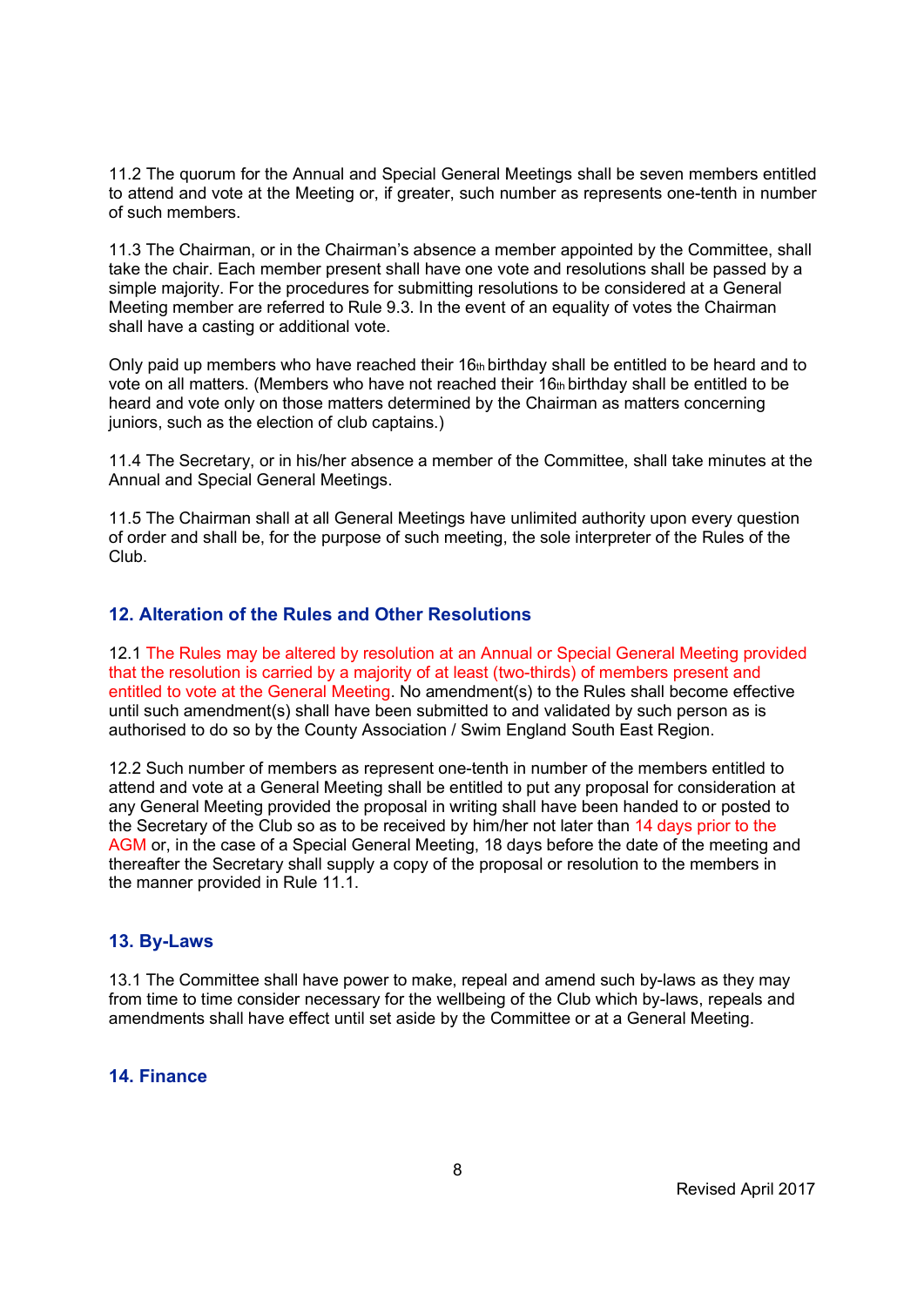14.1 All moneys payable to the Club shall be received by the Treasurer and deposited in a bank account in the name of the Club. No sum shall be drawn from that account except by cheque signed by two of the three signatories who shall be the Chairman, Secretary and Treasurer. Any monies not required for immediate use may be invested as the Committee in its discretion think fit.

14.2 The income and property of the Club shall be applied only in furtherance of the objects of the Club and no part thereof shall be paid by way of bonus, dividend or profit to any members of the Club, (save as set out in Rule 17.3.).

14.3 The Committee shall have power to authorise the payment of remuneration and expenses to any Officer, member or employee of the Club and to any other person or persons for services rendered to the Club.

14.4 The financial transactions of the Club shall be recorded by the Treasurer in such manner as the Committee thinks fit.

14.5 The financial year of the Club shall be the period commencing on  $1_{st}$  September and ending on 31<sup>st</sup> August. Any change to the financial year shall require the approval of the members in a General Meeting.

14.6 The Committee shall retain all financial records relating to the club and copies of Minutes of all meetings for a minimum period of six years.

#### 15. Borrowing

15.1 The Committee may borrow money on behalf of the Club for the purposes of the Club from time to time at their own discretion for the general upkeep of the Club or with the prior approval of a General Meeting for any other expenditure, additions or improvements.

15.2 When so borrowing the Committee shall have power to raise in any way any sum or sums of money and to raise and secure the repayment of any sums or sums of money in such manner or on such terms and conditions as it thinks fit, and in particular by mortgage of or charge upon or by the issues of debentures charged upon all or any part of the property of the Club.

15.3 The Committee shall have no power to pledge the personal liability of any member of the Club for the repayment of any sums so borrowed.

## 16. Property

16.1 The property of the Club, other than cash at the bank, shall be vested in not more than four Custodians. They shall deal with the property as directed by resolution of the Committee and entry in the minute book shall be conclusive evidence of such a resolution.

16.2 The Custodians shall be elected at a General Meeting of the Club and shall hold office until death or resignation unless removed by a resolution passed at a General Meeting.

16.3 The Custodians shall be entitled to an indemnity out of the property of the Club for all expenses and other liabilities properly incurred by them in the discharge of their duties.